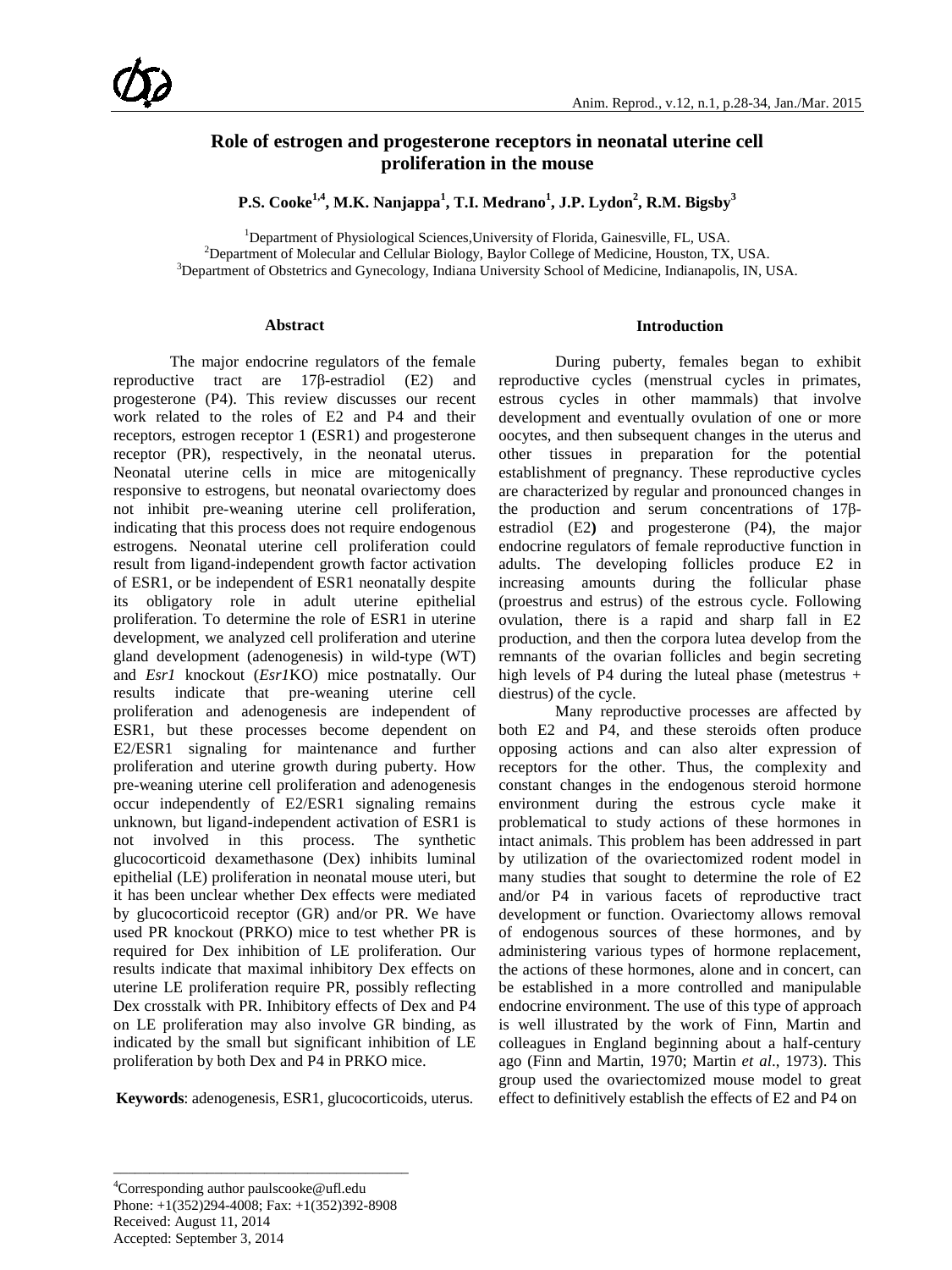a wide variety of parameters in the uterus, and significant concepts in our present understanding of sex steroid effects can be traced to their pioneering studies.

### **The use of knockout mouse model systems to study the effects of 17β-estradiol and progesterone in the female reproductive tract**

The classical endocrinology tools of ovariectomy and hormone replacement that were critical to developing our understanding of ovarian hormone function during the 20th century have over the last two decades been augmented by methodologies which now make it possible to more clearly establish the role of steroid receptors such as the main estrogen receptor, estrogen receptor 1 (ESR1), and progesterone receptor (PR), and more recently membrane estrogen receptors [\(Adlanmerini](#page-5-0) *et al*., 2014; [Pedram](#page-6-2) *et al*., 2014), in various processes within the female reproductive tract. The development of *Esr1* knockout (*Esr1*KO) mice in 1993 by Lubahn, Korach, Smithies and co-workers [\(Lubahn](#page-6-3) *et al*., 1993), and the subsequent development a few years later of another *Esr1*KO mouse that provided more complete elimination of ESR1 by Chambon and colleagues [\(Dupont](#page-6-4) *et al*., 2000), gave researchers a powerful tool to explore the effects of E2/ESR1 signaling in a wide variety of organs and processes and revealed the phenotypic, biochemical and molecular consequences of the lack of expression of ESR1 in both reproductive and non-reproductive organs. This *Esr1*KO mouse was one of the earlier ones developed using the homologous recombination technique and ES cells to introduce transgenic DNA into a mouse line and create knockout animals. In addition to many seminal observations regarding the role of ESR1 in various aspects of female reproduction [\(Couse and Korach, 1999\)](#page-5-1), work with this mouse also allowed the critical role of ESR1 in male reproductive organs such as the efferent ducts to be revealed [\(Hess](#page-6-5) *et al*[., 1997\)](#page-6-5). Research with this mouse also led to a clearer understanding of the role of ESR1 in adipose tissue in both sexes, the immune system, bone and other reproductive and non-reproductive organs [\(Heine](#page-6-6) *et al*., [2000;](#page-6-6) [Deroo and Korach, 2006\)](#page-5-2).

The development of the progesterone receptor knockout (PRKO) mouse (Lydon *et al*[., 1995\)](#page-6-7) shortly after the *Esr1*KO mouse was introduced provided a unique tool for understanding the role of progesterone and progestins in both reproductive and nonreproductive organs. As with the *Esr1*KO mouse, understanding the roles of PR in various reproductive and non-reproductive tissues has been greatly enriched by the use of PR knockout model to address key issues in progestin biology.

This review summarizes two lines of recent work that have generated unique insights into the roles of steroid hormone receptors in the developing mouse reproductive tract. The first study utilized the *Esr1*KO mouse to determine that ESR1 is not involved in early development of the female reproductive tract, and the second study utilized the PRKO mouse to explore the mechanism of action by which glucocorticoids inhibit uterine epithelial proliferation.

# **Role of ESR1 in female reproductive tract development during neonatal life**

There has been extensive interest in the role of E2 and P4 in the neonatal mouse uterus for many years, and an extensive literature has indicated that the role of E2 in uterine development during the neonatal period differs from that in older animals. The critical role of E2 as the major mitogen for adult uterine luminal epithelium (LE) is well established. Uterine LE proliferation is minimal in ovariectomized adult mice, but administration of E2 induces robust LE proliferation within a day [\(Finn](#page-6-0)  [and Martin, 1970\)](#page-6-0). Conversely, uterine LE proliferation in mice is high neonatally [\(Ogasawara](#page-6-8) *et al*., 1983; [Bigsby and Cunha, 1986;](#page-5-3) [Kuhara](#page-6-9) *et al*., 1999), then declines steadily during the pre-weaning period. This rapid neonatal proliferation occurs despite low E2 concentrations in the mouse. Indeed, E2 is not necessary for neonatal uterine epithelial proliferation, despite its critical adult role in this process, as shown by seminal work from Ogasawara *et al*. that neonatal ovariectomy does not inhibit pre-weaning uterine growth and epithelial proliferation [\(Ogasawara](#page-6-8) *et al*., 1983) and the demonstration that grafting neonatal uteri into ovariectomized mice did not alter the high proliferative rate of cells in the neonatal uteri [\(Bigsby and Cunha, 1985\)](#page-5-4).

Although neonatal uterine LE proliferation does not require E2, neonatal E2 treatment induces robust increases in uterine epithelial proliferation [\(Ogasawara](#page-6-8) *et al*., 1983; [Bigsby and Cunha, 1986\)](#page-5-3) and ESR1 is present in neonatal mouse uterus [\(Cunha](#page-5-5) *et al*., [1982;](#page-5-5) [Yamashita](#page-6-10) *et al*., 1989). If uterine epithelial cells do not require E2 to proliferate, an important question is what regulates the high rate of neonatal proliferation. Extensive evidence has suggested that a number of growth factors may induce ligand-independent activation of ESR1, and this mechanism could drive the normal uterine growth observed following neonatal ovariectomy. Conversely, neonatal uterine growth and development could be entirely independent of ESR1, despite the obligatory role of E2/ESR1 signaling in uterus during puberty and adulthood. We have recently used *Esr1*KO mice to directly determine which of these two paradigms is correct and to establish ESR1's role in uterine epithelial proliferation during the neonatal and pubertal period, and that is one major focus of this review.

In these studies, uteri from WT and homozygous *Esr1*KO mice were immunostained for MKi67, a proliferative marker, at various ages between birth and weaning at day 22 (Nanjappa *et al*., 2014, University of Florida, Gainesville, FL, USA; submitted). Previous studies have shown that after a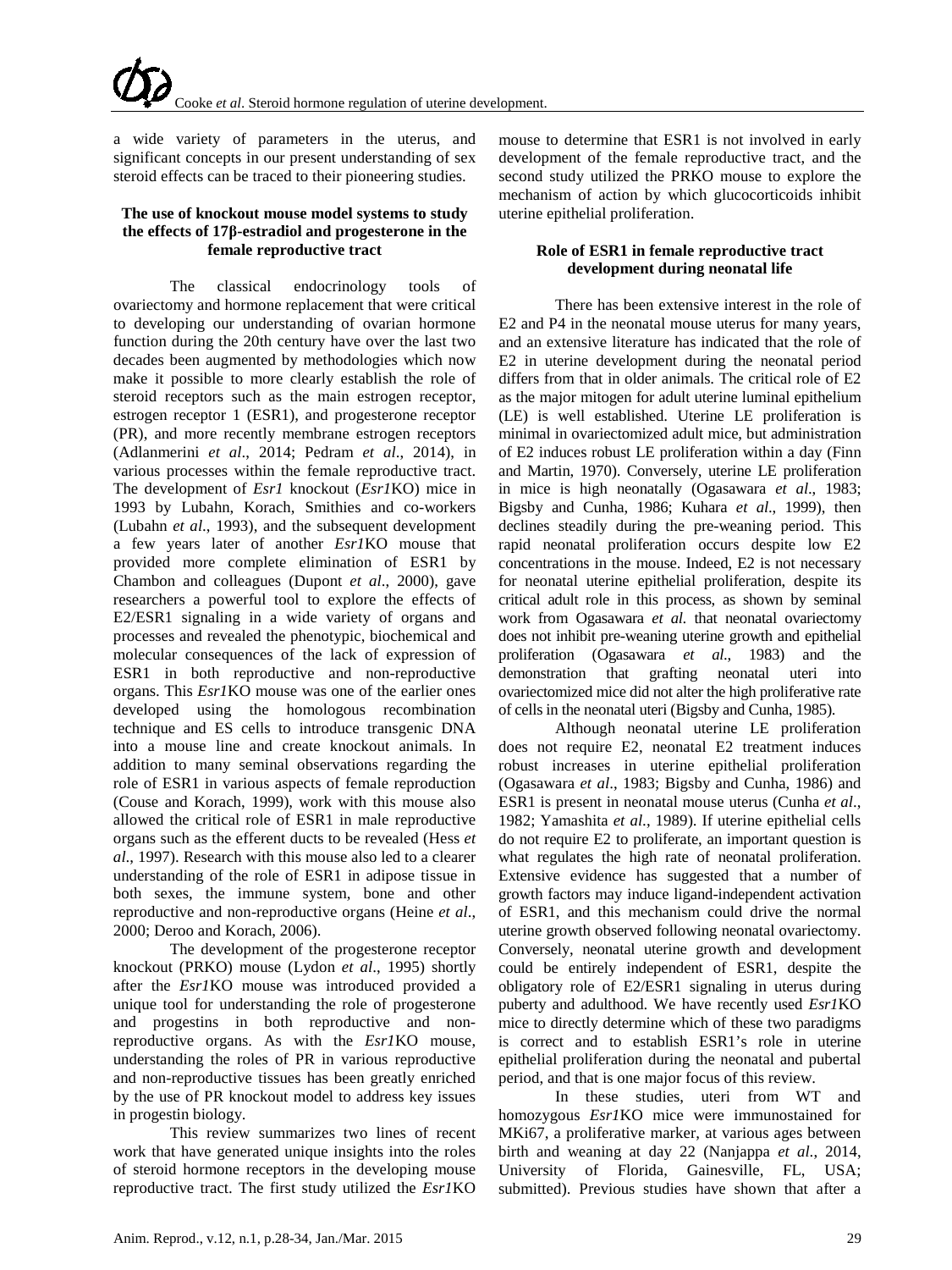nadir of proliferation at about postnatal day 22, uterine cells start to proliferate and uterine weight increases again at about day 29 [\(Ogasawara](#page-6-8) *et al*., 1983), presumably as a result of increased E2 secretion between days 26 and 29 of life [\(Safranski](#page-6-11) *et al*., 1993; Mayer *et al*[., 2010\)](#page-6-12). Therefore, in a second set of experiments, we also examined uterine development and cell proliferation during this pubertal period and in adulthood.

### **Uterine cell proliferation is independent of ESR1 during the pre-weaning period**

Proliferation of uterine LE in WT mice was high neonatally, then decreased to low levels at weaning (day 22), consistent with earlier results (Fig. 1). Critically, LE proliferation was similar in *Esr1*KO and WT mice from day 2 to day 22 (Fig. 1), suggesting that ESR1 is dispensable for neonatal LE proliferation. At days 29 and 35, LE proliferation was higher in WT compared to *Esr1*KO mice, and then by day 60 LE proliferation was minimal in *Esr1*KO mice (Nanjappa *et al*., 2014, University of Florida, Gainesville, FL, USA; submitted). This suggests that during pubertal life WT mice are showing increasing LE proliferation in response to increasing endogenous E2 levels produced by ovaries, while the uterine epithelium is becoming increasingly dependent on E2 for proliferation, which accounts for the continued declines in LE proliferation in *Esr1*KO mice. This transition culminates in adult mice being obligatorily dependent on E2/ESR1 signaling for LE proliferation, as shown by the minimal proliferation in *Esr1*KO mice by 60 days of age.

Similar to LE, stromal proliferation was highest neonatally then decreased gradually, reaching low levels by day 22 (Fig. 1). Importantly, stromal proliferation in *Esr1*KO mice was similar to WT mice, suggesting that ESR1 is not required for stromal cell proliferation in the neonatal period.

The neonatal mouse uterus at birth consists of simple LE surrounded by undifferentiated mesenchyme, but by day 6, LE begins to invaginate and differentiate into glandular epithelium (Cooke *et al*[., 2012\)](#page-5-6). During subsequent life, the glandular epithelium continues to proliferate and the glands continue to enlarge until adulthood. Critically, in the *Esr1*KO uterus, gland development (adenogenesis) was comparable to that seen in WT uterus at all ages up to day 22 postnatal (Fig. 1), suggesting that neonatal adenogenesis does not require ESR1. Furthermore, the glandular epithelium proliferation that drives adenogenesis was also comparable in WT and *Esr*1KO uteri in the pre-weaning period. These findings are consistent with the observation of Stewart *et al*., who reported that gland development in mice lacking *Esr1* was comparable to WT mice at 10 days of age, indicating that the early stages of adenogenesis occur in the absence of ESR1 [\(Stewart](#page-6-13) *et al*., 2011).

The number of glands in murine uterus

increases rapidly from 3 weeks to 8 weeks in uteri of intact mice [\(Stewart](#page-6-13) *et al*., 2011). However, gland number and size in *Esr1*KO mice did not continue to increase during this period, and by day 35 postnatal the glands had undergone partial regression in the *Esr1*KO mice and were far less extensive than controls at this age (Nanjappa *et al*., 2014, University of Florida, Gainesville, FL, USA; submitted). Thus, E2 signaling through ESR1 is necessary for maintenance of existing uterine glands and further increases in gland number and size during and after puberty.

Consistent with our data showing similar patterns of cell proliferation and adenogenesis in *Esr1*KO uteri, overall growth and development of *Esr1*KO uteri was normal until day 22 postnatal (Fig. 1). However, homozygous *Esr1*KO uterus then began to differ grossly from WT counterparts at days 29 and 35, and this became more apparent by day 60 (Nanjappa *et al*., 2014, University of Florida, Gainesville, FL, USA; submitted). These whole mount studies corroborate the data and conclusions generated from analysis of cell proliferation and adenogenesis in these animals.

Sequential actions of E2 and P4 prepare the uterus for successful implantation and pregnancy. Rising E2 levels during proestrus induce LE proliferation and higher serum P4 levels during diestrus inhibit E2-induced LE proliferation. This same P4 inhibition of E2-induced uterine LE proliferation can be observed in ovariectomized rodents [\(Finn and Martin,](#page-6-0)  [1970\)](#page-6-0). These processes occur through PR, and P4 does not inhibit LE proliferation in PRKO mice [\(Fernandez-](#page-6-14)[Valdivia](#page-6-14) *et al*., 2010). However, in neonatal mice, we showed that P4 produces similar inhibitions of neonatal uterine epithelial proliferation in WT and *Esr1*KO mice (Nanjappa *et al*., 2014, University of Florida, Gainesville, FL, USA; submitted). These results indicate that P4 inhibition of epithelial proliferation, like uterine cell proliferation and overall development, does not involve or depend on ESR1 during the pre-weaning period.

In the absence of ESR1, the factors that drive neonatal uterine development are still unclear. A wide variety of growth factors (fibroblast growth factors, keratinocyte growth factor, insulin-like growth factors and epidermal growth factor) and their receptors are expressed in the developing uterus [\(Bossert](#page-5-7) *et al*., 1990; [Falck and Forsberg, 1996;](#page-6-15) [Kuhara](#page-6-9) *et al*., 1999; [Hu](#page-6-16) *et al*[., 2004;](#page-6-16) Masui *et al*[., 2004\)](#page-6-17). Although our results show unequivocally that growth factor activation of ESR1 in a ligand-independent manner is not responsible for neonatal uterine growth, as had been suggested previously, these growth factors may act independently of ESR1 to regulate neonatal uterine growth. Furthermore, during this period there are complex changes in the expression of various secreted products (Wnt5a, Wnt7a), enzymes and transcription factors (Hoxa10, Hoxa11, Hoxd10, MSX-1) that may regulate neonatal uterine development totally independent of E2/ESR1 signaling (Hu *et al*[., 2004\)](#page-6-16).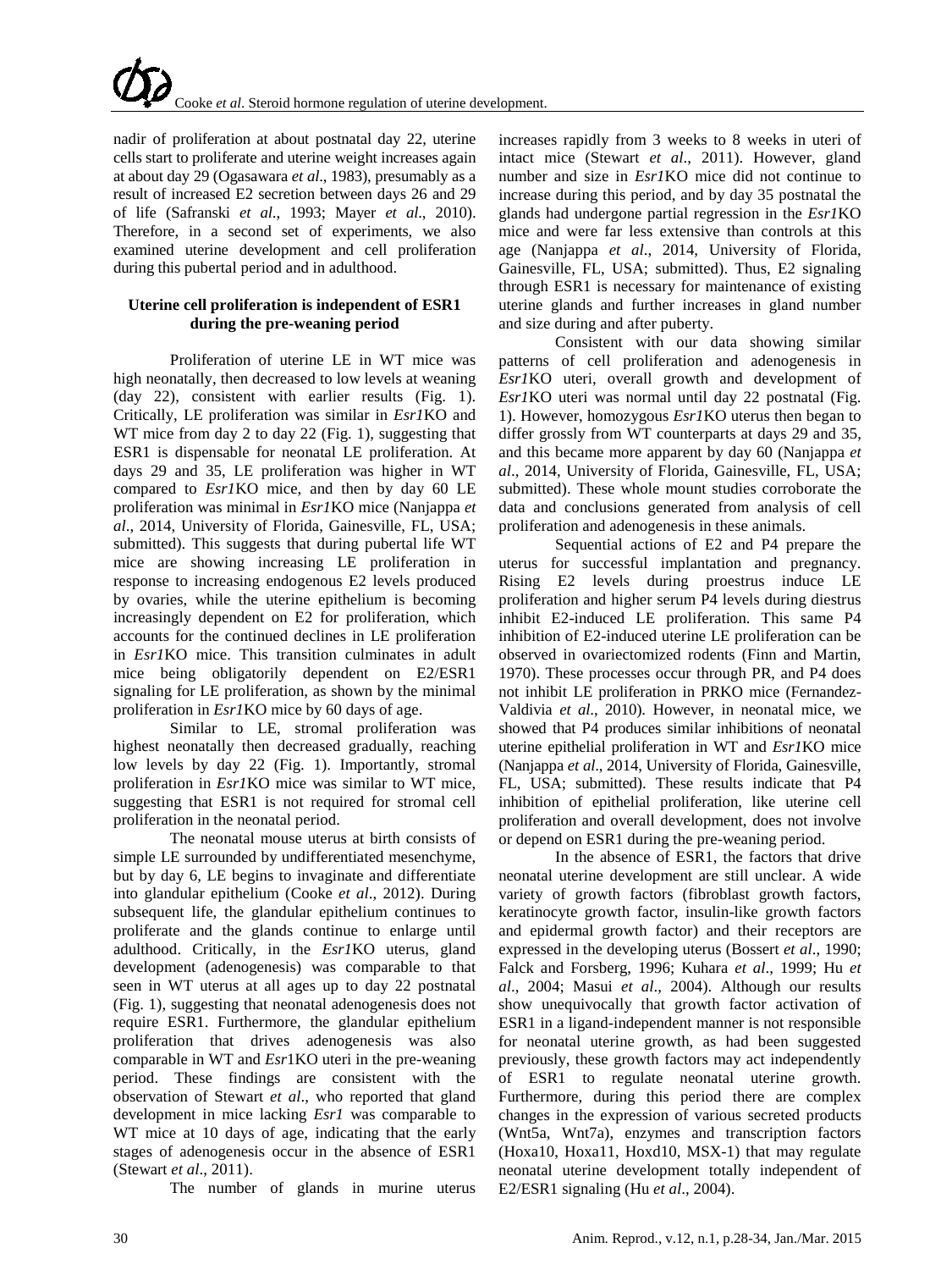

Figure 1. Representative whole mounts (A) and histology (B) of uterus from wild-type (WT), heterozygote (Het) and *Esr1*KO mice at 22 days of age. The overall size and thickness of the uterine horns of *Esr1*KO was comparable to WT and Het animals at day 22 (A). Uteri from day 22 females were immunostained for the cell proliferation marker MKI67 and counterstained with hematoxylin (B). Luminal epithelium (LE) and stroma (S) showed minimal to modest proliferation in all the groups. Note that gland (G) development at day 22 is similar in the WT, Het and *Esr1*KO uteri. Critically, both cell proliferation and adenogenesis in the *Esr1*KO uterus is similar to WT and Het up to day 22, suggesting that ESR1 is not required for neonatal uterine development before day 22. All whole mount and histological images are at the same magnification, with the magnifications bars in panel  $A = 2.5$  mm and in panel  $B = 100 \mu m$ . O = ovary, U = uterus, V = vagina.

#### **Mechanism of the inhibitory effect of P4 and glucocorticoids on uterine epithelial proliferation during neonatal life**

Progesterone inhibits many actions of E2 in the mammalian uterus, including E2 induction of LE proliferation in ovariectomized mice [\(Martin](#page-6-1) *et al*., [1973\)](#page-6-1). Progesterone treatment of neonatal mice results in a similarly strong inhibition of LE proliferation [\(Bigsby and Cunha, 1985\)](#page-5-4). As mentioned above, this signature P4 effect requires nuclear PR and is not seen in PRKO mice [\(Fernandez-Valdivia](#page-6-14) *et al*., 2010).

The synthetic glucocorticoid dexamethasone (Dex) also exhibits a wide range of anti-estrogenic activities (Rhen *et al*[., 2003;](#page-6-18) Rhen and Cidlowski, 2006; [Whirledge and Cidlowski, 2013\)](#page-6-19). Dex administration inhibits uterine LE proliferation at high doses in both neonates [\(Bigsby and Cunha, 1985\)](#page-5-4) and ovariectomized, E2-stimulated adults [\(Markaverich](#page-6-20) *et al*., 1981; [Stewart](#page-6-21)  *et al*[., 1983\)](#page-6-21). Dexamethasone has an affinity for glucocorticoid receptor (GR) that exceeds that of endogenous glucocorticoids such as cortisol and corticosterone [\(Funder](#page-6-22) *et al*., 1973; [Bigsby and Young,](#page-5-8)  [1993\)](#page-5-8), and is far more potent in terms of glucocorticoid

activity than endogenous glucocorticoids, which is the basis for its clinical utility. The ability of Dex to inhibit uterine epithelial proliferation obviously could involve signaling through GR, which is expressed in the uterus [\(Bigsby and Young, 1993\)](#page-5-8). However, Dex also has some affinity for PR, and it is possible that the antiproliferative effects of Dex in the uterus could be partially or completely mediated by signaling through PR. We have recently used PRKO mice to determine whether PR and/or GR are required for inhibitory effects of Dex on LE proliferation in uterus using PRKO mice (Nanjappa *et al*., 2014, University of Florida, Gainesville, FL, USA; submitted). This work has produced some important insights into the roles of both PR and GR in the neonatal uterus, and is the second focus of this review.

# **Inhibitory effect of glucocorticoids on uterine epithelial proliferation may involve both progesterone and glucocorticoid receptor**

The approach of these studies was simple, and involves administration of either P4 or Dex at the dose of 40 µg/g to day 5 female WT and PRKO pups, in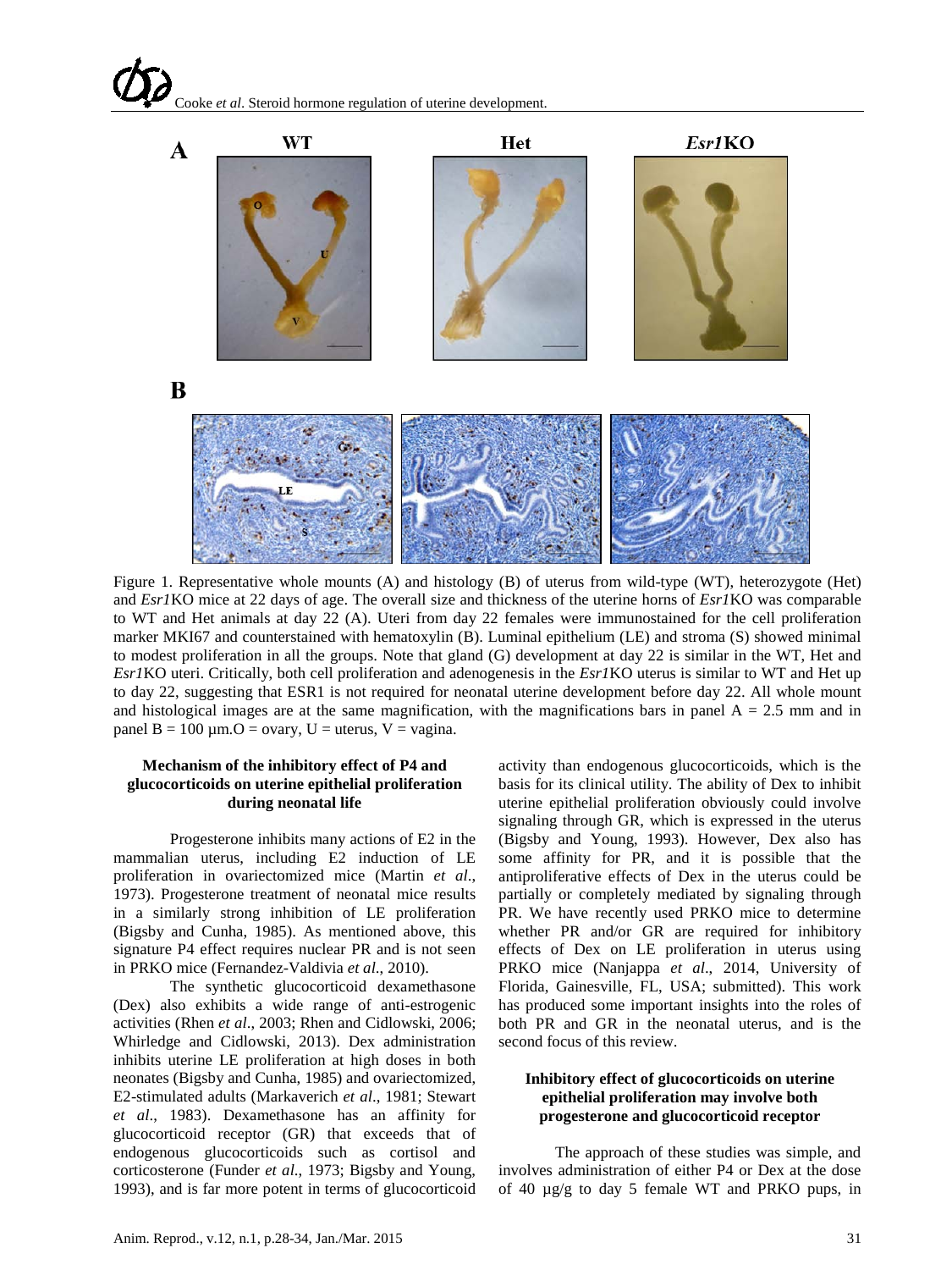which both PR-A and PR-B, the two main forms of nuclear PR, are deleted. Twenty-four hours later, by examining Dex effects on neonatal uterine LE proliferation in the presence or absence of PR, the requirement of PR for inhibitory activity of Dex can be determined. Results of these types of studies then provide unequivocal data indicating that PR is or is not essential for Dex effects on uterine LE proliferation.

Our results indicated that the full inhibitory effect of Dex requires PR (Nanjappa *et al*., 2014, University of Florida, Gainesville, FL, USA; submitted). This conclusion was reached using data showing that the striking inhibitory effects of Dex on uterine LE proliferation in WT mice were greatly diminished in mice lacking PR (Fig. 2). As expected, the full inhibitory effect of P4 was also lost in PRKO mice. Despite the clear results that the normal inhibitory effect of Dex on uterine epithelial proliferation requires PR, exactly why PR is obligatory is not yet clear.

One possible interpretation of these results would be that the loss of PR could have had an inhibitory effect on GR expression in the uterus, and impaired GR expression could preclude a normal anti-mitogenic response to Dex. Although a dependence of GR expression on PR has not been reported previously, this idea cannot be rejected *a priori*, and could account for the experimental results. To test this hypothesis, we examined GR expression by both immunohistochemistry, as well as Western blot analysis in neonatal uterus. Our results indicated that the neonatal PRKO uterus expressed quantitatively and qualitatively normal GR in both epithelial and stromal cells (Nanjappa *et al*., 2014, University of Florida, Gainesville, FL, USA; submitted). These results clearly demonstrate that GR expression in PRKO mice is normal and that the lack of the full Dex

effect in PRKO mice is not a consequence of impaired GR expression in PRKO uteri.

An obvious potential explanation for the lack of the full inhibitory effect of Dex on neonatal uterine LE proliferation in PRKO mice is that in normal animals Dex could bind and signal through PR to inhibit epithelial proliferation. Thus, absence of Dex signaling through PR in PRKO neonates could account for its reduced anti-mitogenic effects. This hypothesis is consistent with previous reports that Dex has some affinity for PR in binding assays (Issar *et al*[., 2006\)](#page-6-23), although this affinity is not surprisingly less than that of P4 for PR and is far less than the affinity of Dex for GR. In addition, the ability of glucocorticoids to signal through PR has been demonstrated in breast cancer cells, and this same type of cross-talk may be a factor in the normal inhibitory effects of Dex on uterine LE proliferation (Leo *et al*[., 2004\)](#page-6-24).

One somewhat unexpected result that was obtained from our studies of Dex and P4 effects in the neonatal PRKO uterus was that both Dex and P4 had inhibitory effects in the PRKO mouse. These effects were far less than seen in WT mice. For example, Dex decreased the LE labeling index in WT mice by over 50% compared to vehicle-treated controls, while in PRKO mice LE labeling indices were decreased by only 13% in Dex-treated neonates compared to vehicletreated controls. Similarly, P4 treatment produced a slight (approximately 4%) but significant decrease in labeling index in PRKO mice. These results suggest PR is required for the major portion of both P4 and Dex effects on uterine epithelial proliferation, but that both Dex and P4 may also be able signal through GR to inhibit uterine epithelial proliferation, and in PRKO mice this effect must be totally independent of PR.



Figure 2. Effects of progesterone (P4) and dexamethasone (Dex) on neonatal uterine epithelial proliferation in wildtype (WT)**,** heterozygote (Het) and PRKO mice. The inhibitory responsivity to both Dex and P4 at 40 µg/g diminishes with reduced amount of PR. Both P4 and Dex maximally inhibited uterine luminal epithelial proliferation in WT ( $PR^{+/+}$ ) mice. Clear inhibitory effects of P4 and Dex were also seen in heterozygous ( $PR^{+/}$ ) mice, although the inhibition was less pronounced than in WT mice. In PRKO  $(PR^{-/-})$  mice, the large decreases produced by P4 and Dex in WT mice were not seen, although both of these treatments still produced small but significant decreases in LE proliferation.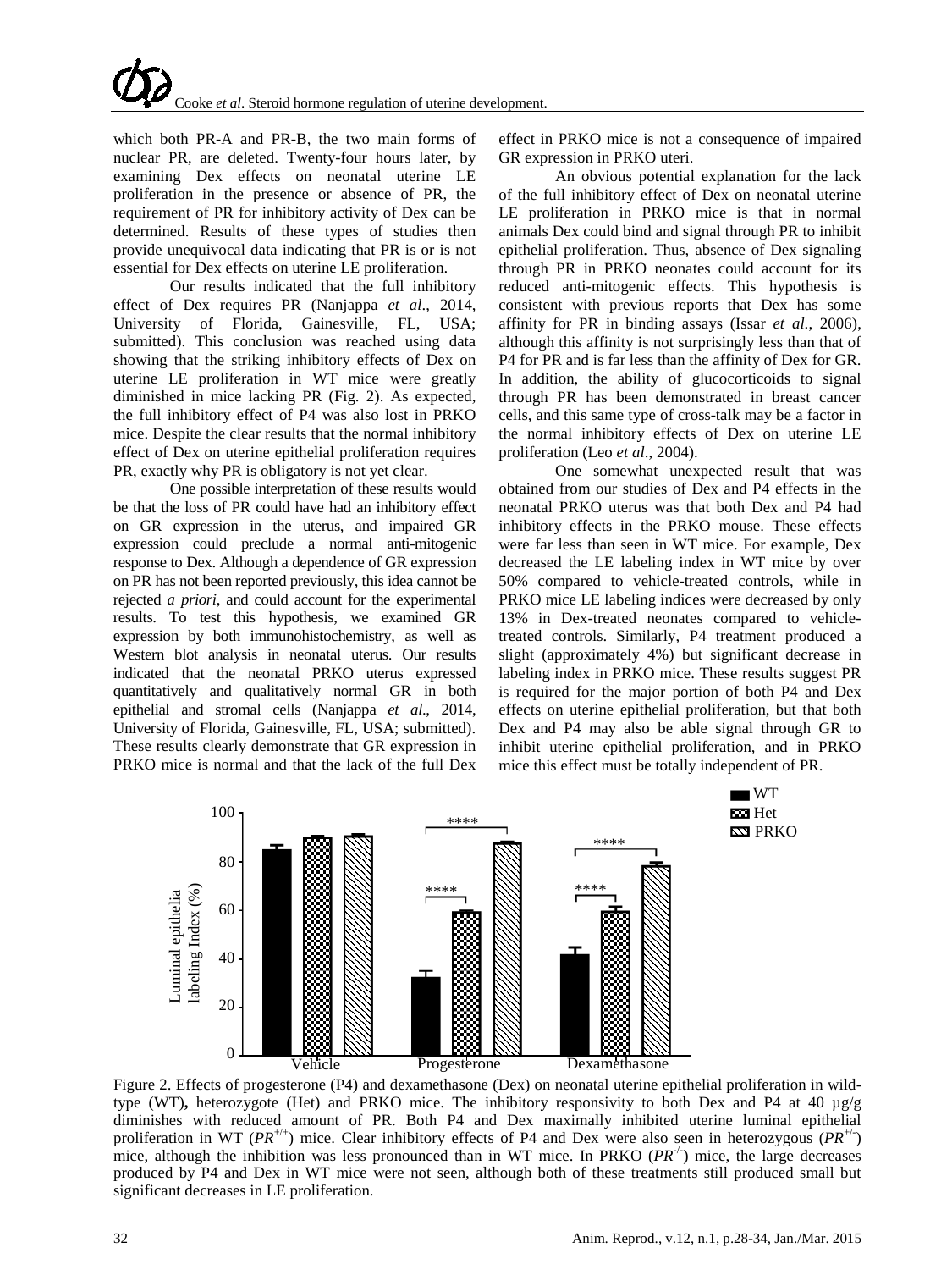#### **Conclusions and future directions**

Our results indicate that uterine cell proliferation and growth in neonatal mice do not require E2/ESR1 signaling, then there is a gradual transition to E2/ESR1-dependent uterine growth and epithelial proliferation around the time of puberty. Recently, E2/ESR1 signaling was shown to be necessary for postpubertal uterine development in humans. A young woman with a homozygous missense mutation in the ligand-binding domain of ESR1 showed clinical signs of a hypoplastic uterus, delayed puberty, elevated levels of E2 and markedly enlarged multicystic ovaries. These reproductive effects mirror those seen in ESR1 null mice, indicating that E2/ESR1 signaling is required for post-pubertal uterine growth in humans [\(Quaynor](#page-6-25) *et al*., [2013\)](#page-6-25). Whether some phase or potentially all of prepubertal uterine development is also independent of E2/ESR1 signaling is likely based on our mouse results, but remains to be definitively established.

The striking changes in the control of uterine epithelial proliferation during puberty raise the critical question as to what drives this change from E2/ESR1 independent to E2/ESR1-dependent uterine development during the pubertal period. Understanding this key developmental transition would shed light on not only the molecular events that are involved in both the E2/ESR1-independent and -dependent phase of uterine development, but also various uterine pathologies involving aberrant epithelial proliferation.

The results from our studies involving the mechanism of Dex inhibition of uterine epithelial proliferation suggest that the major portion of the Dex effect is dependent on the presence of PR. Direct binding of Dex to PR is likely to be an important component of this, but our results do not allow us to conclude that this is the sole mechanism responsible for the Dex effect. In addition, we have for the first time provided data indicating that the GR may partially mediate the inhibitory effects of Dex, as well as PR, on uterine epithelial proliferation. The picture that is emerging is that both receptors may play a role not only in the Dex inhibition of uterine epithelial proliferation under experimental conditions, but also in normal effects of both P4 and glucocorticoids in intact animals.

Future studies in this area will be directed toward elucidating GR's role in the uterus and various processes regulated by glucocorticoids and P4 in this organ. One of the central conclusions reached by these studies, that GR may play a role in regulating changes in LE proliferation in response to glucocorticoids or P4, could be further tested and refined through analysis of uteri lacking GR expression. Although the global GR knockout is lethal, the crossing of mice in which GR has been floxed in conjunction with mice that express Crerecombinase driven by promoters such as that for PR, that are ubiquitously expressed in the uterus, would allow the GR gene to be specifically excised in cells that

expressed PR in the uterus and other organs. Thus, a conditional uterine knockout of GR could be created with deletions of GR in all PR-expressing cells in the uterus. These animals would allow further experiments that would corroborate and extend some conclusions reached in our previous study (Nanjappa *et al*., 2014, University of Florida, Gainesville, FL, USA; submitted), but also provide unique information that could only be obtained from the use of GR conditional knockout animals and could not be obtained from experiments involving PRKO mice. Our group and others are presently pursuing this experimental approach, and this should provide another tool that will further refine our understanding of the exact mechanism by which Dex inhibits uterine LE proliferation and the relative roles of GR and PR in the inhibitory effects of both Dex and P4 in the uterus.

#### **References**

<span id="page-5-0"></span>**Adlanmerini M, Solinhac R, Abot A, Fabre A, Raymond-Letron I, Guihot AL, Boudou F, Sautier L, Vessières E, Kim SH, Lière P, Fontaine C, Krust A, Chambon P, Katzenellenbogen JA, Gourdy P, Shaul PW, Henrion D, Arnal JF, Lenfant F**. 2014. Mutation of the palmitoylation site of estrogen receptor  $\alpha$  in vivo reveals tissue-specific roles for membrane versus nuclear actions. *Proc Natl Acad Sci USA*, 111:E283-E290.

<span id="page-5-4"></span>**Bigsby RM, Cunha GR**. 1985. Effects of progestins and glucocorticoids on deoxyribonucleic acid synthesis in the uterus of the neonatal mouse. *Endocrinology*, 117:2520-2526.

<span id="page-5-3"></span>**Bigsby RM, Cunha GR**. 1986. Estrogen stimulation of deoxyribonucleic acid synthesis in uterine epithelial cells which lack estrogen receptors. *Endocrinology*, 119:390-396.

<span id="page-5-8"></span>**Bigsby RM, Young PC**. 1993. Progesterone and dexamethasone inhibition of uterine epithelial cell proliferation: studies with antiprogesterone compounds in the neonatal mouse. *J Steroid Biochem Mol Biol*, 46:253-257.

<span id="page-5-7"></span>**Bossert NL, Nelson KG, Ross KA, Takahashi T, McLachlan JA**. 1990. Epidermal growth factor binding and receptor distribution in the mouse reproductive tract during development. *Dev Biol*, 142:75-85.

<span id="page-5-6"></span>**Cooke PS, Ekman GC, Kaur J, Davila J, Bagchi IC, Clark SG, Dziuk PJ, Hayashi K, Bartol FF**. 2012. Brief exposure to progesterone during a critical neonatal window prevents uterine gland formation in mice. *Biol Reprod*, 86:63.

<span id="page-5-1"></span>**Couse JF, Korach KS**. 1999. Estrogen receptor null mice: what have we learned and where will they lead us? *Endocr Rev*, 20:358-417.

<span id="page-5-5"></span>**Cunha GR, Shannon JM, Vanderslice KD, Sekkingstad M, Robboy SJ**. 1982. Autoradiographic analysis of nuclear estrogen binding sites during postnatal development of the genital tract of female mice. *J Steroid Biochem*, 17:281-286.

<span id="page-5-2"></span>**Deroo BJ, Korach KS**. 2006. Estrogen receptors and